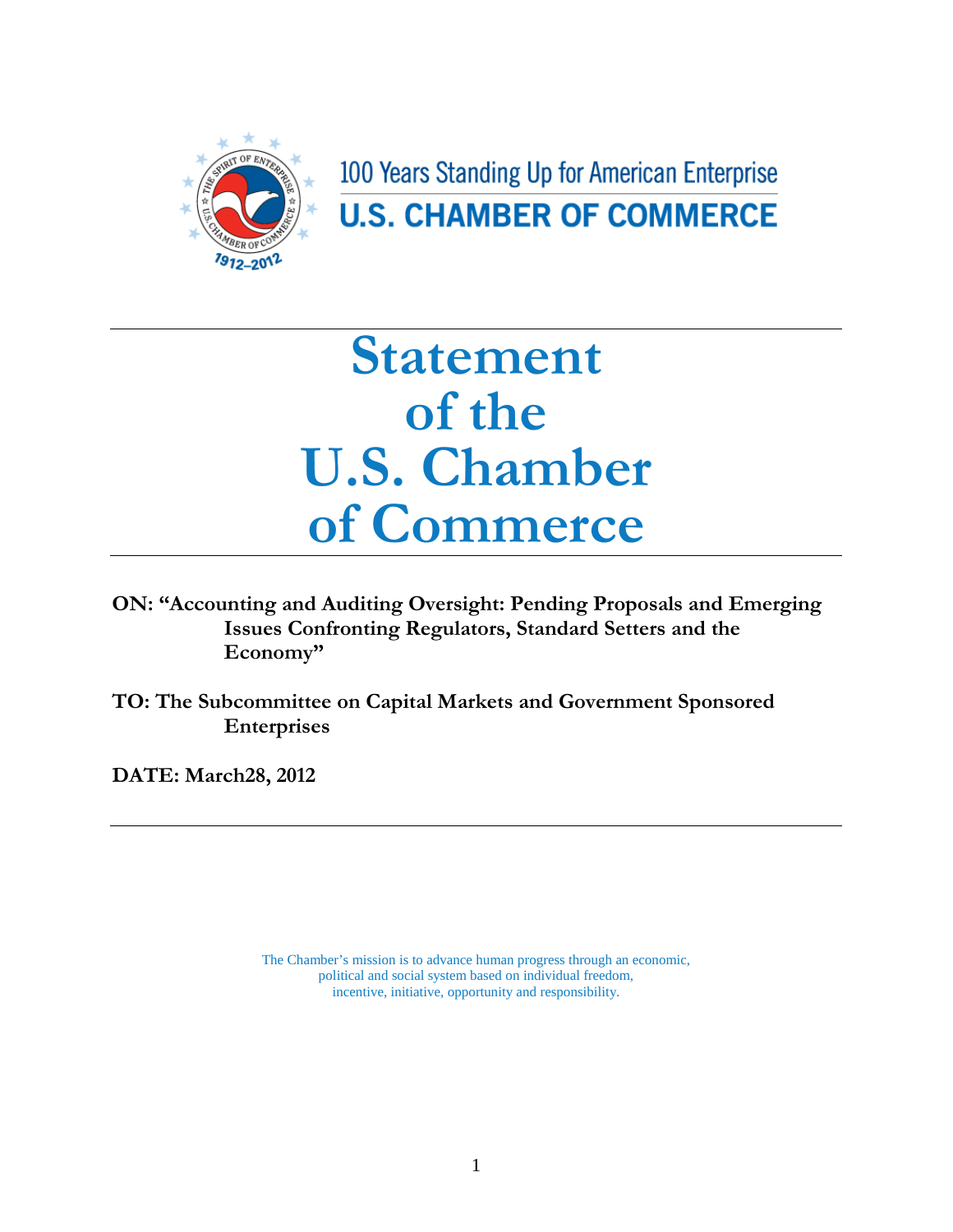The U.S. Chamber of Commerce is the world's largest business federation, representing the interests of more than 3 million businesses of all sizes, sectors, and regions, as well as state and local chambers and industry associations.

More than 96 percent of the Chamber's members are small businesses with 100 or fewer employees, 70 percent of which have 10 or fewer employees. Yet, virtually all of the nation's largest companies are also active members. We are particularly cognizant of the problems of smaller businesses, as well as issues facing the business community at large.

Besides representing a cross-section of the American business community in terms of number of employees, the Chamber represents a wide management spectrum by type of business and location. Each major classification of American business - manufacturing, retailing, services, construction, wholesaling, and finance – is represented. Also, the Chamber has substantial membership in all 50 states.

The Chamber's international reach is substantial as well. It believes that global interdependence provides an opportunity, not a threat. In addition to the U.S. Chamber of Commerce's 115 American Chambers of Commerce abroad, an increasing number of members are engaged in the export and import of both goods and services and have ongoing investment activities. The Chamber favors strengthened international competitiveness and opposes artificial U.S. and foreign barriers to international business.

Positions on national issues are developed by a cross-section of Chamber members serving on committees, subcommittees, and task forces. More than 1,000 business people participate in this process.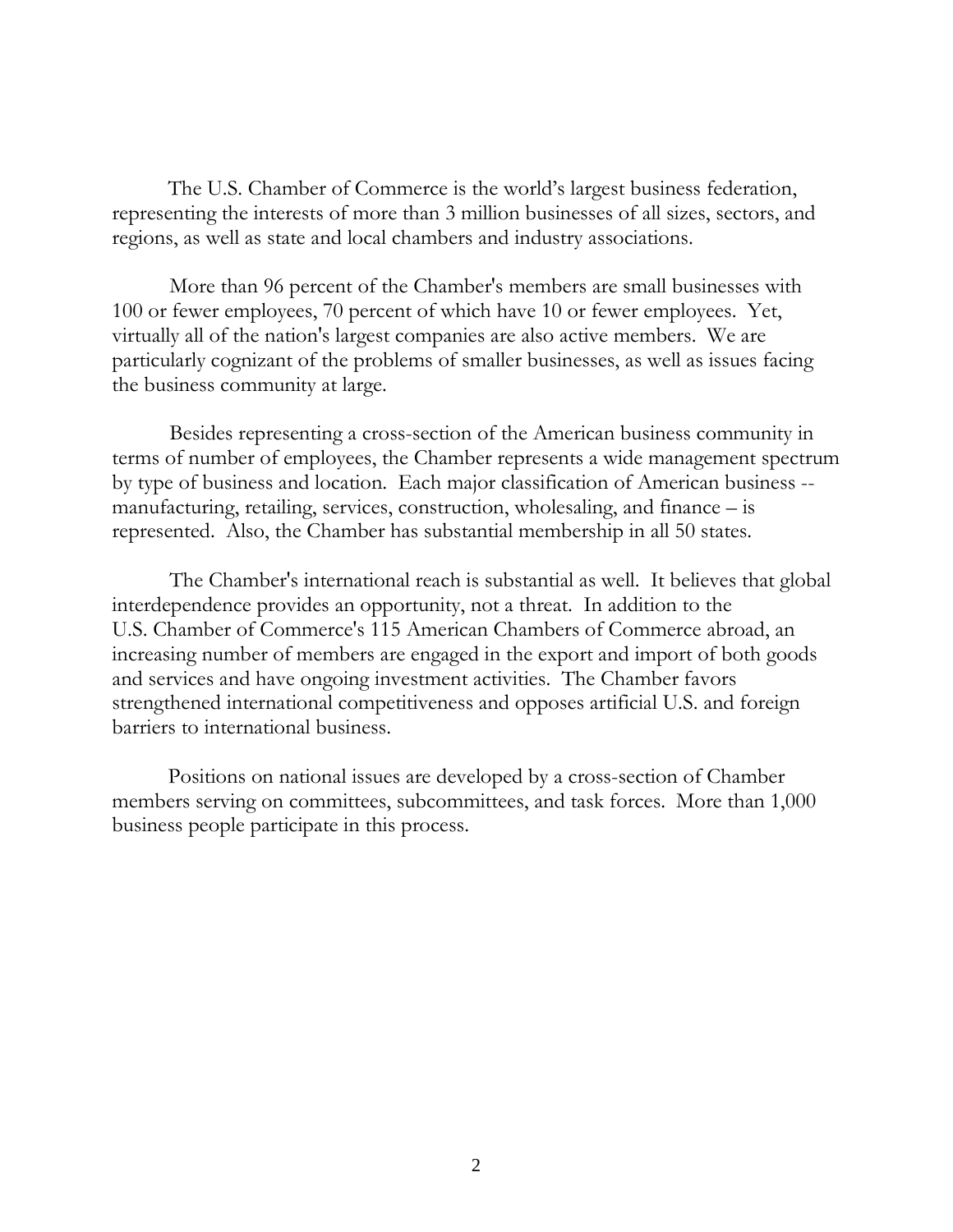Chairman Garrett, Ranking Member Waters and members of the Capital Markets and Government Sponsored Enterprises subcommittee. My name is Tom Quaadman, vice president for the Center for Capital Markets Competitiveness at the U.S. Chamber of Commerce. The Chamber is the world's largest business federation, representing the interests of more than three million businesses and organizations of every size, sector and region. I appreciate the opportunity to testify before the Subcommittee today on behalf of the businesses that the Chamber represents, which are investors themselves in our economy.

We are here to discuss the current issues facing the accounting profession and accounting and auditing standard setting.

Effective financial reporting and internal controls are an important priority for the U.S. Chamber of Commerce and one of the reasons why the Chamber established the Center for Capital Markets Competitiveness in 2007. In order for businesses to grow over the long-term they need to be able to access capital in financial markets domestically and abroad. The conveyance of reliable and relevant financial information to investors is an important part of that capital formation process.

Similarly, businesses are investors and active market participants themselves. Companies must mitigate risk through derivatives transactions and raise cash to ensure continuity of operations and accommodate growth. As active participants in the debt and equity markets, companies, like other investors, must have access to reliable and relevant financial data that facilitates efficient analysis and decisionmaking.

Therefore, the work of the Financial Accounting Standards Board ("FASB"), Public Company Accounting Oversight Board ("PCAOB"), and the Securities and Exchange Commission ("SEC") to ensure usable, reliable, and relevant financial reporting are critical to our free enterprise economy.

If the United States is to create the 20 million jobs that it needs to revive the economy over the next decade, financial reporting must play its crucial role of accurately, reliably and efficiently reflecting relevant economic activity. Some advances have been made in improving accounting and auditing standards. But unfortunately, over the last two decades, we have also seen ill conceived initiatives. Some of these were not just bad policy. They were efforts to redirect accounting and auditing standards to advance agendas rather than providing investors and businesses with useful information.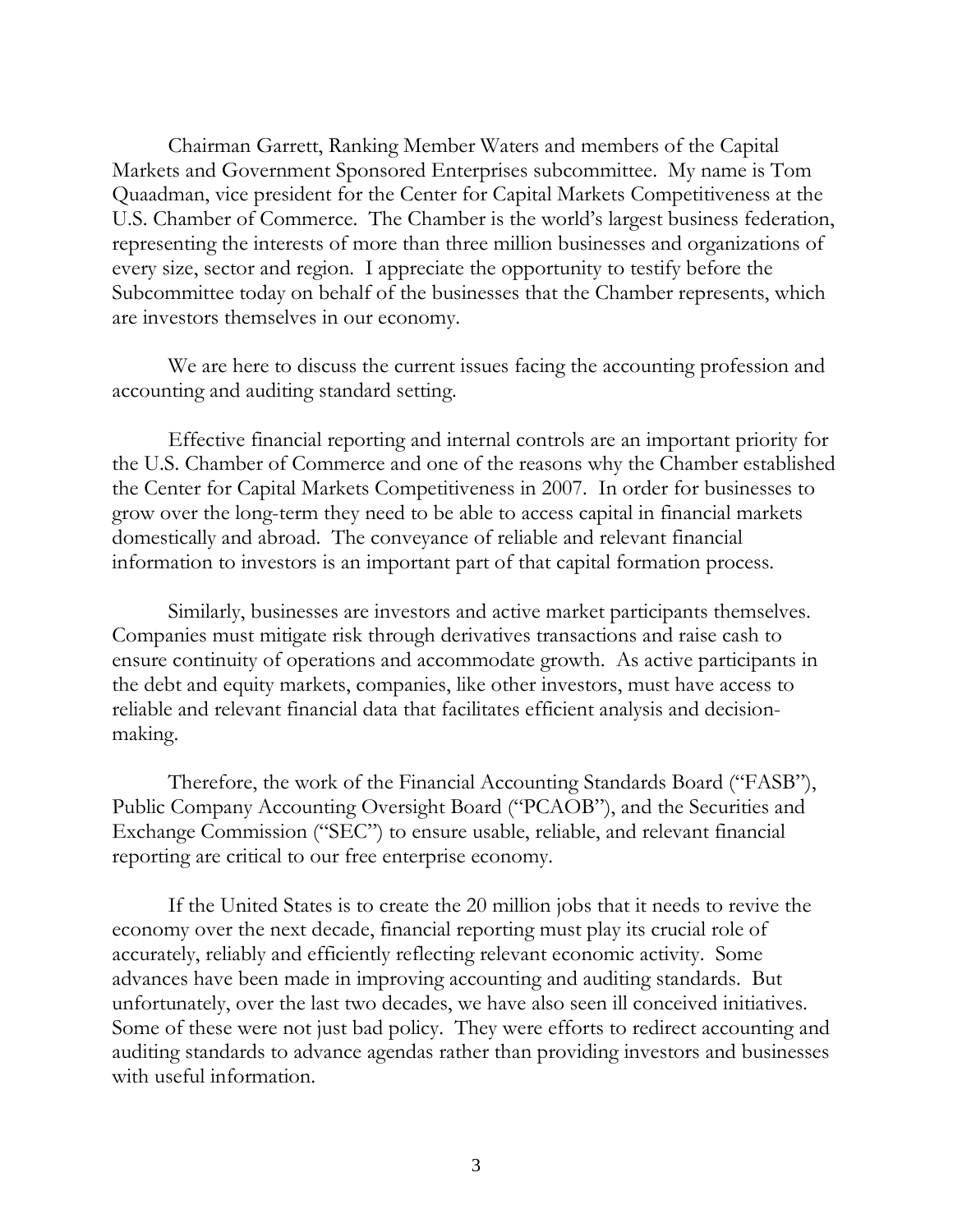Dialogue between regulators, the accounting and auditing professionals who prepare financial data and the investors who use and rely upon it—including American business—is critical to keeping changes and refinements to auditing and accounting standards on track toward serving their vital purpose. The Fair Value accounting crisis was brought about, in part, by a lack of communication between FASB and the business community. A lack of dialogue deprived FASB of useful information and critical facts. Consequently, this led to flawed standards that prevented financial reports from realistically measuring economic activity.

In this context, the Fair Value accounting crisis was merely a symptom of a larger communications problem—one for which we think FASB has taken efforts to correct through regular and meaningful dialogue with stakeholders. However, we are concerned that the PCAOB is currently facing a similar communications challenge.

To elaborate, we have worked with Financial Accounting Foundation Chairman Jack Brennan and FASB Chairman Leslie Seidman to facilitate continuous on-going communications regarding standards development and other issues of importance to accounting. I believe that these communications have been helpful and fruitful during this critical phase of the FASB convergence projects with the International Accounting Standards Board ("IASB"). The objective is not to create standards that pick winners or losers in our free enterprise system, but rather to insure that the standards are reflective of real world activities and provide investors and other users of financial reports with the relevant, reliable and useful data needed to make informed decisions and compete on a level playing field.

Are all of our concerns addressed in these communications? Of course not. Are there bumps in the road? Yes. For instance, we believe that a reversal by FASB and IASB of current lease accounting standards could dramatically spike costs for companies and weaken a leasing market worth trillions of dollars. Yet, we continue to work with FASB to solve the problem. By giving stakeholders their voice in the process, FASB has developed a level of trust that insures a collaborative partnership to share relevant facts to inform the development of standards. This benefits everyone and ensures that the evolution of accounting and auditing standards remains focused on its specific role in our system of free enterprise.

The dramatic improvement in communications with the Financial Accounting Foundation and FASB has made the convergence projects less contentious than they could have been and facilitated world class standards that can help advance capital formation globally. This benefits businesses, investors, and our economy. The increased communication efforts and process to solicit input, facts, and feedback can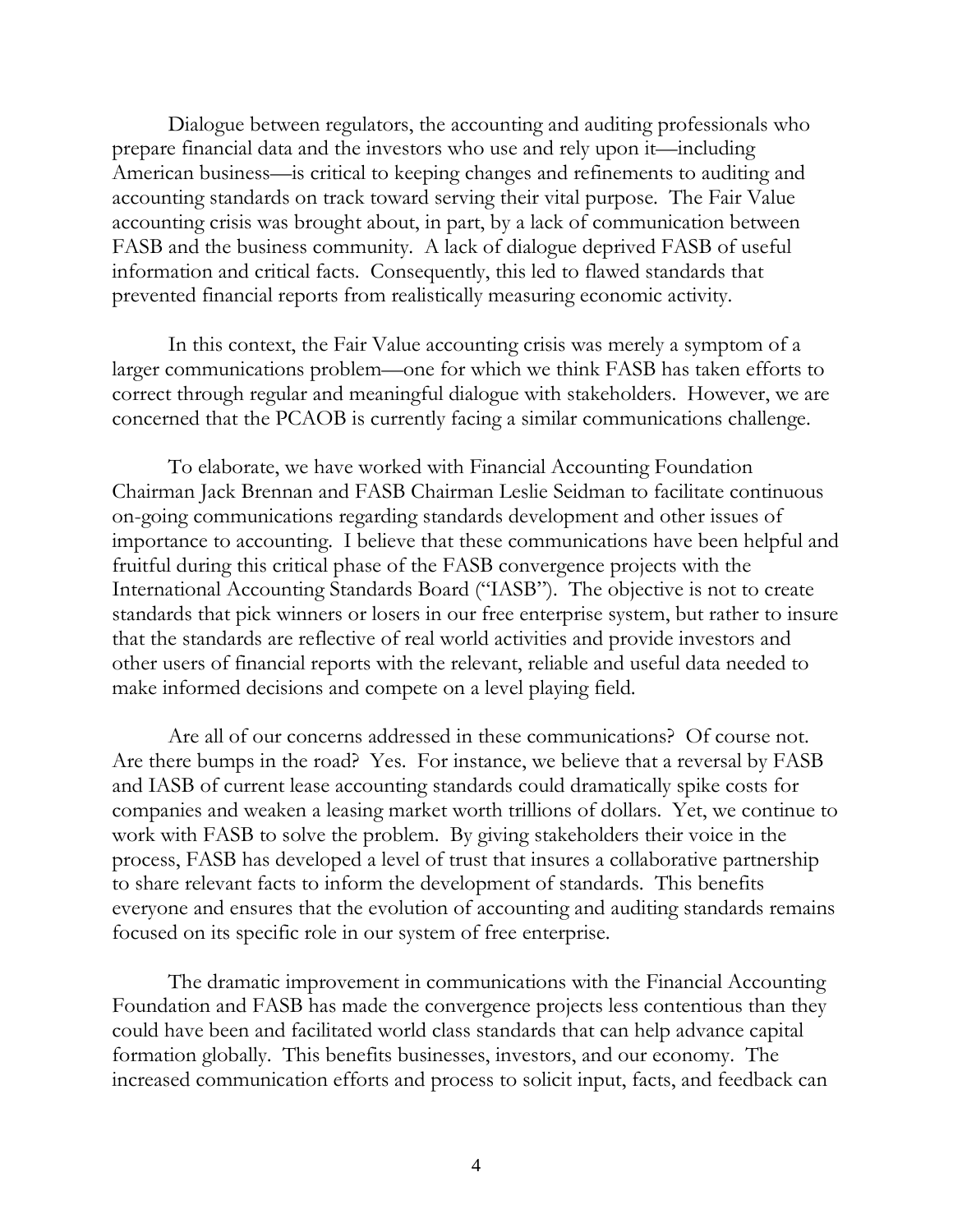serve as a model for the PCAOB in improving its processes and the deployment of the resources at its disposal—the majority of which come from public companies.

This is important because the PCAOB appears to have embarked on an agenda that is leading far afield from its specific, but important, mandate to regulate auditors. For example, the concept releases on mandatory audit firm rotation and auditor discussion and analysis have the Chamber concerned that the PCAOB is engaged in mission creep. It is leaving the realm of audit regulation and crossing the threshold of regulating corporate governance, a subject area that has been left to state corporate law and the Securities Exchange Commission. Moreover, the PCAOB should clarify that their recent proposal for auditors to understand executive compensation is for risk assessment rather than trying to regulate corporate governance.

Let's take a look at the history of mandatory audit firm rotation debate:

- Congress, in debating Sarbanes-Oxley, explicitly declined to enact provisions requiring mandatory firm rotation;
- The General Accounting Office has twice reviewed and rejected the need for mandatory firm rotation;
- Academic studies have demonstrated that mandatory firm rotation may harm companies through higher costs and increased incidence of undetected fraud;
- The PCAOB has failed to provide information through the inspections process demonstrating a need for mandatory firm rotation;
- Over 90% of commenter's to the concept release have opposed the concept of mandatory firm rotation; and
- The majority of investors commenting on the concept release also opposed mandatory firm rotation.

The PCAOB's failure to demonstrate any need for mandatory firm rotation – much less a rationale that outweighs the cogent and consistent concerns raised about it by investors, businesses and government entities that have rejected the concept leads us to question why valuable resources, time, and monies are being spent on this project. They can be better deployed for many other worthwhile endeavors. Indeed, statements that this issue will be worked on a year from now open the PCAOB to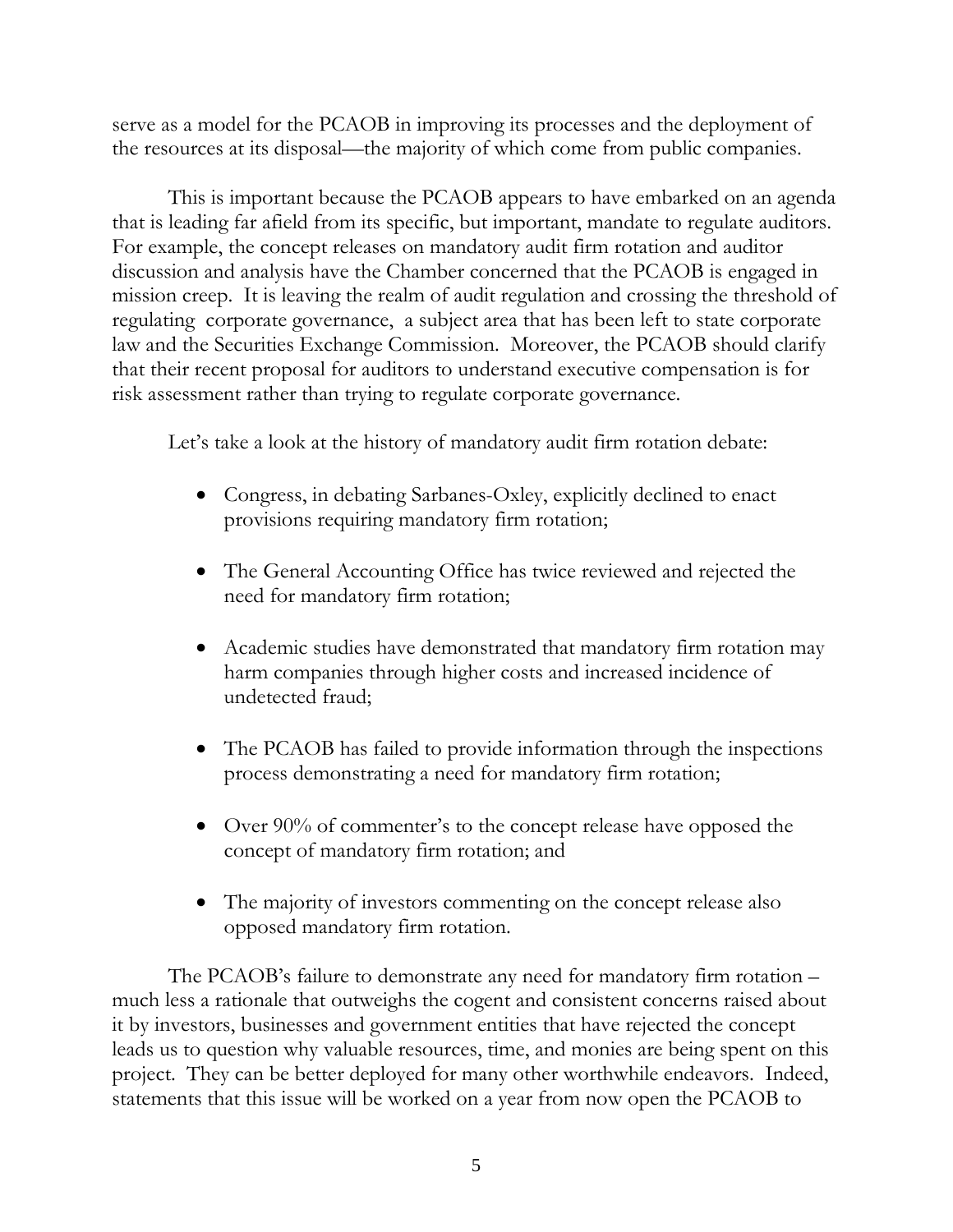potential criticism that a predetermined objective exists even if there is no record to support it. A similar zeal to reach a result in the absence of supporting facts or analysis caused the D.C. Circuit Court of Appeals to vacate the SEC's proxy access rule.

Such a result is neither good for the PCAOB nor for financial reporting as a whole.

Last month we wrote to the PCAOB and SEC with concerns that the PCAOB does not have enough dialogue with the business community, and we have proposed the creation of a Business Advisory Group to work with the PCAOB from the outset along the lines of the dialogue that now exists with the FAF and FASB. Such dialogue can prevent concept releases being opposed by 92% of the comments submitted and allow a more constructive focus on workable standards tied to the PCAOB's mission. A wide range of input and discussion can only enhance the ability of the PCAOB to prioritize issues within its purview and address them in a thoughtful and balanced manner.

Other innovations, which we will discuss in greater detail, such as the use of a cost benefit analysis can also assist the PCAOB and stakeholders in determining the importance of issues and the efficacy of proposed solutions in relation to the costs and burdens they impose.

To summarize, for the past twenty years we have seen financial reporting move from one crisis to the next. Numerous studies have been conducted with solutions seldom implemented. Standards have been written, not to reflect economic activity, but in search of a holy grail of purity that is simply unobtainable and sometimes counterproductive to good and lawful economic activity. During this time we have seen:

- 1. A steady decline in the listing of public companies in the United States; and
- 2. American companies eschewing the traditional form of public company financing and consciously avoiding the American capital markets to raise capital through private markets.

Despite these indications of serious problems, financial reporting policies in the United States are still the best in the world. But our competitive advantage as the preferred destination for capital formation is eroding. We cannot wait to address the issues and correct the problems if we want to ensure our capital markets remain efficient and attractive for years to come.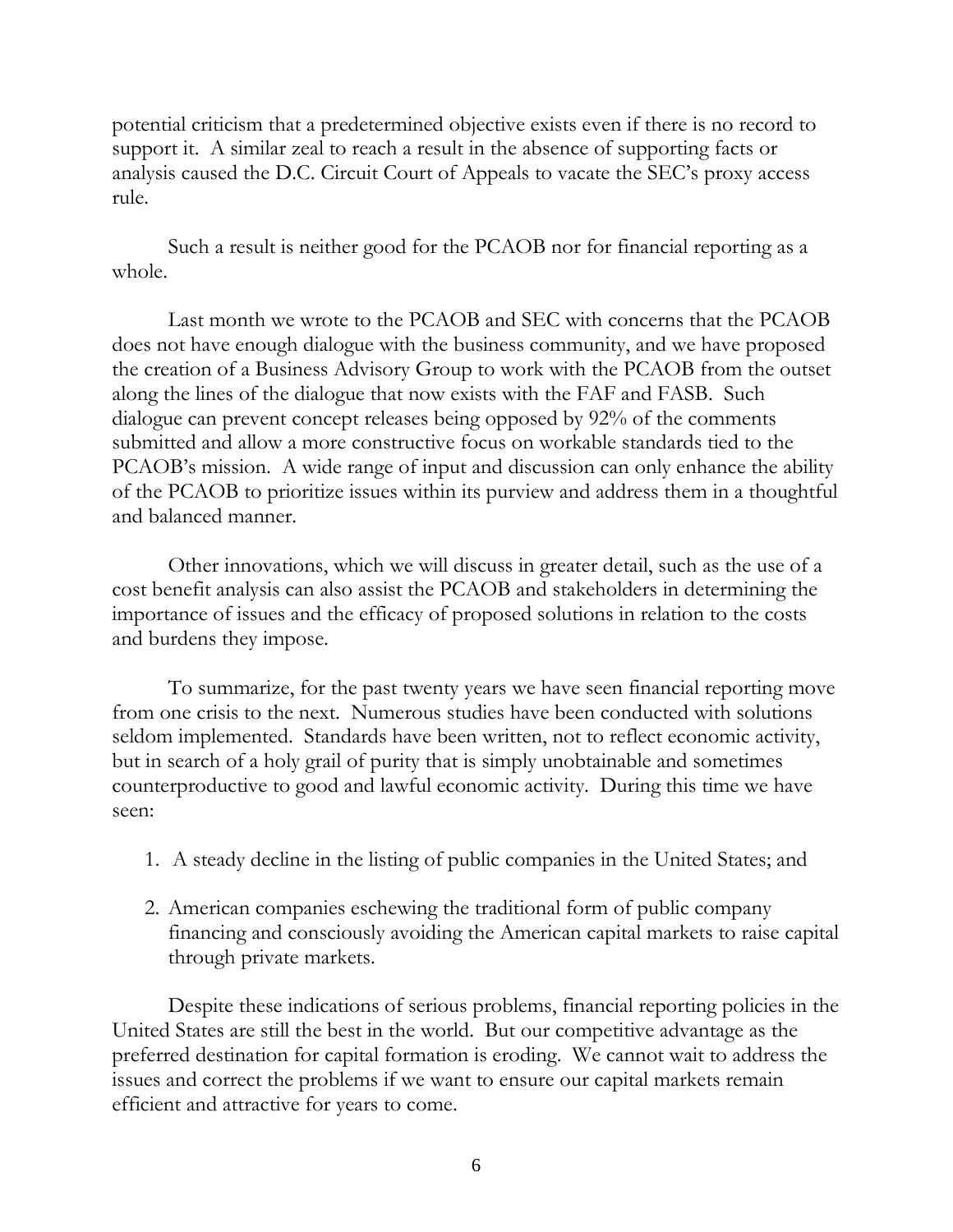The following are among the reforms that need to be taken to retain our primacy:

- **Financial Reporting Forum:** A FRF should be formed and made up of the SEC, FASB, PCAOB, financial regulators, investors (broadly defined), and businesses and its mission should be to identify and propose solutions to problems before they reach the crisis stage. This will also provide a mechanism to allow for appropriate coordination amongst regulators and input from investors and businesses. Congressman Gary Miller had an amendment to create an FRF that became a part of the House passed financial regulatory reform bill. The Miller amendment was stripped out by the Dodd-Frank Conference Committee.
- **Materiality for Investors:** The SEC, FASB, and PCAOB should develop standards of materiality for investors, as well as the scope of outreach to the investor community. This will provide perspective on various accounting and auditing issues such as the need for restatements on the one end, while framing the picture for input on the front end of standard setting.
- **PCAOB, FASB, and Regulator Coordination**: A formal, ongoing, and transparent dialogue should be created to consider the auditability of accounting standards. This would allow for the auditing of accounting standards to work in conjunction with standard development. It would also provide for the identification and resolution of issues that arise in practice. A similar process should be created to ensure that regulators have an understanding of standards and that different entities are not working at cross purposes. The era of "not my problem" needs to end.
- **Administrative Procedures Act and Federal Advisory Committee Act**: Recognition should be made that both FASB and PCAOB can have an enormous impact on the economy. Accordingly, FASB and PCAOB should abide by the same rules of procedure as required by the Administrative Procedures Act. In its standard setting activities, it should be required to consider the effects of its proposals "on efficiency, competition and capital formation" as the SEC is required to do and provide meaningful cost-benefit analysis so that it is mindful of the downstream effects of its proposals. Additionally, any advisory groups FASB and PCAOB form should be balanced in representation, open in process and follow the mandates for transparency and open deliberation reflected in the FACA.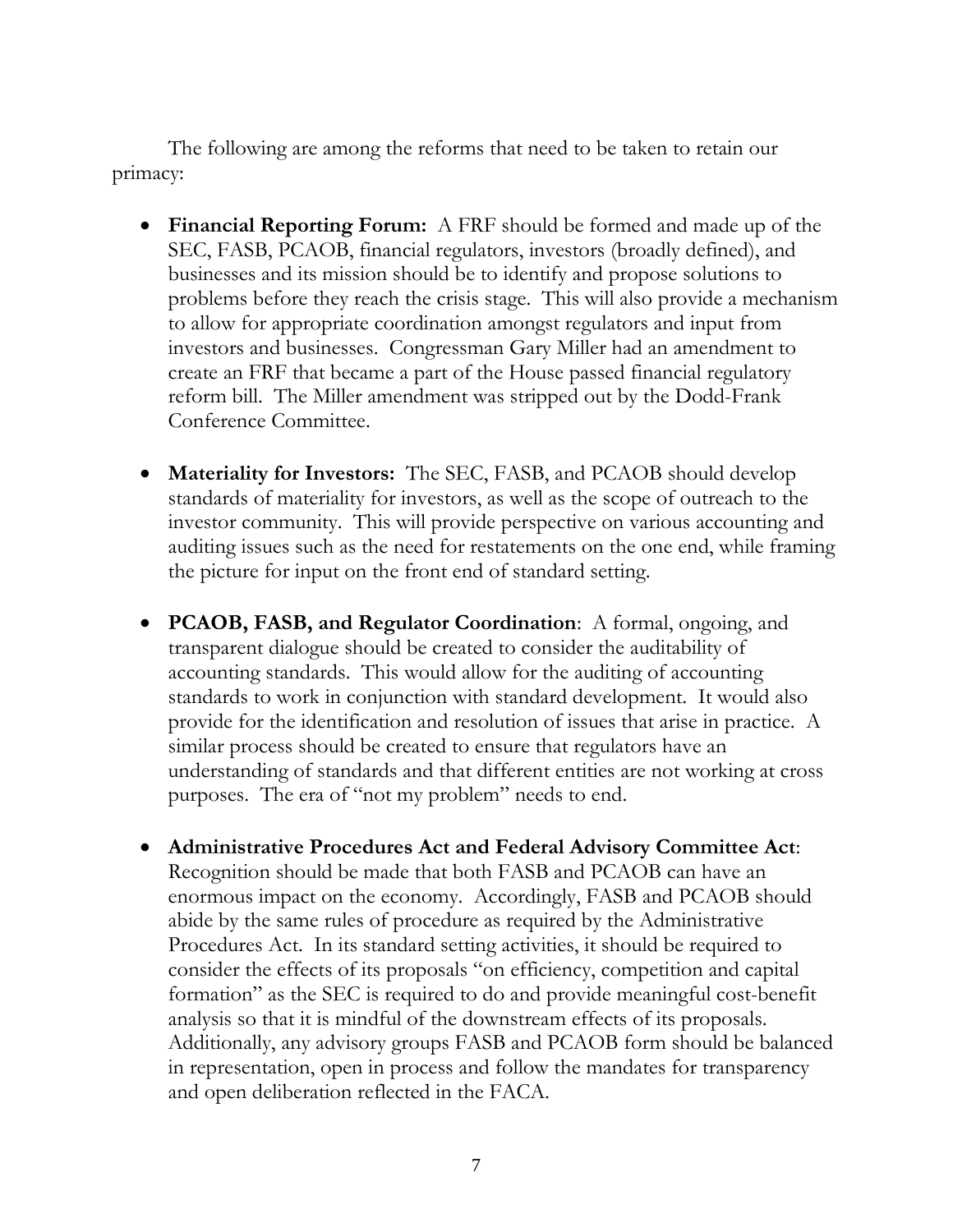- **Formal Pre and Post Implementation Review by FASB:** Standards should be field tested and put through a rigorous process to identify unintended consequences both before and after implementation. This process should include the following:
	- 1. Establishing a nine month period, following the finalization of the convergence projects, for FASB and IASB to work with all financial reporting stakeholders to identify transition issues and issue an implementation plan;
	- 2. Establishing an Implementation Issuer Advisory Group made up of large cap, mid cap, and small cap public companies and appropriate private company representation to advise FASB and IASB on the transition issues and implementation plan;
	- 3. Holding a series of roundtables, in conjunction with the appropriate regulators, for all stakeholders to have a voice in identifying issues and developing an implementation plan;
	- 4. Committing to procedural transparency through adherence to the Administrative Procedures Act and the cost-benefit analysis required for significant rulemakings, as well as disclosure policies established by U.S. financial regulators in the wake of the Dodd-Frank Act rulemaking;
	- 5. Consulting with appropriate financial regulators; and
	- 6. Developing a formal implementation and post-implementation process as proposed by CIFiR.
- **PCAOB Business Roundtables and Formation of Business Advisory Group:** In the coming weeks the Chamber and other trade associations will call upon the PCAOB to hold a roundtable and form a business advisory group to understand the role of companies as investors and their views on enhancing audit quality and other issues under the PCAOB's purview. Such a group should be transparent and follow the standards of FACA.
- **PCAOB Audit Advisory Group:** To provide for current, relevant expertise in the standard setting process and facilitate the identification and resolution of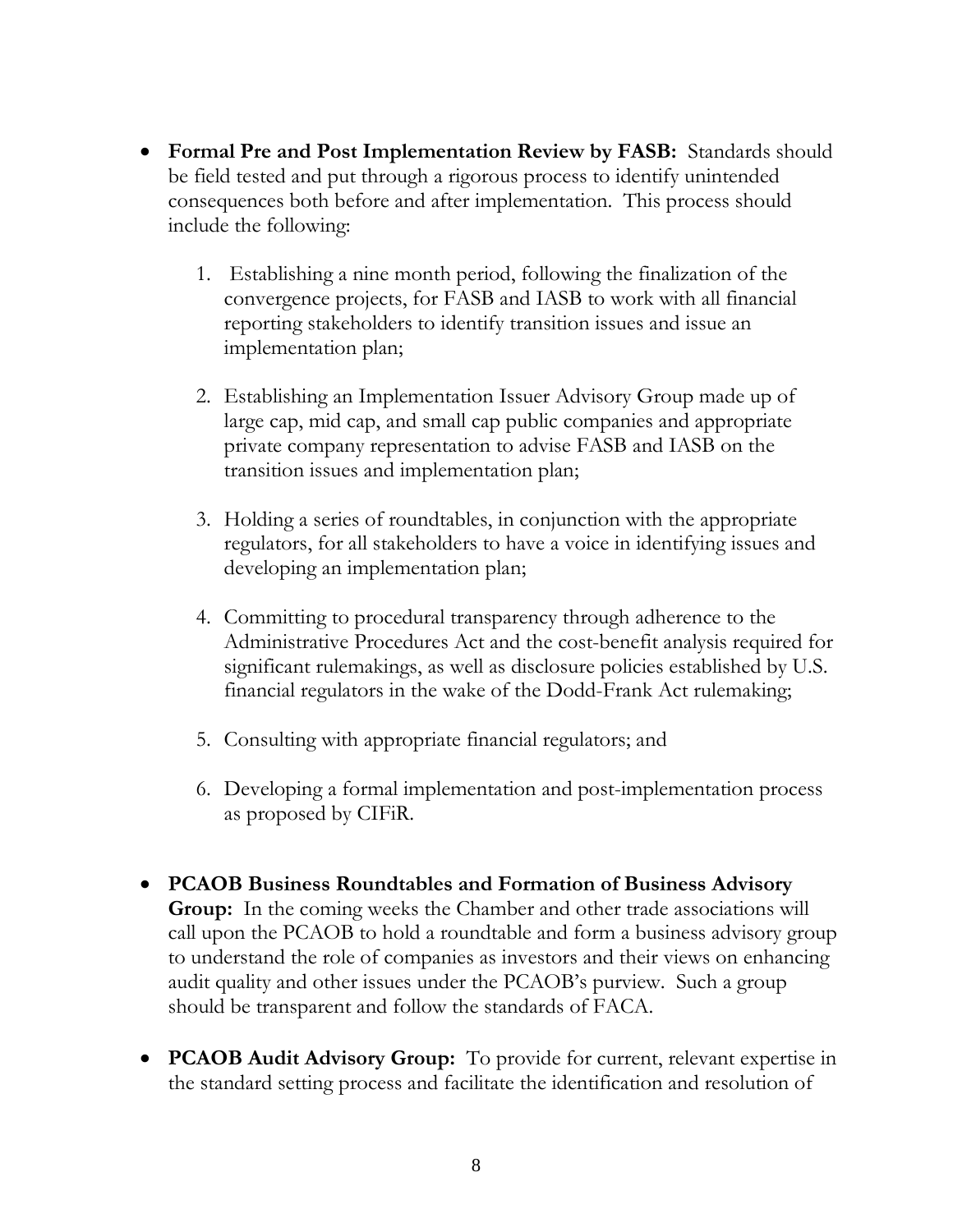issues that arise in practice, the PCAOB should form an audit advisory group composed of public company auditors.

- **Cost Benefit Analysis**: In developing accounting and auditing standards, FASB and PCAOB must conduct a cost benefit analysis for investors and businesses before moving forward with a proposal. Standards should also show a justification for market efficiency and capital formation.
- **Less Reliance on Prescriptive Rule Making:** Hand-in-hand with the appropriate use of judgment is avoiding a system that is overly prescriptive in the formulation and application of standards and rules. The danger of an ever increasing number of rules and regulations by which audit firms are required to operate and auditors are required to apply has a danger of limiting the perspective of audit firms and auditors by displacing the application of principles and the exercise of judgment. This has the potential to create a system that has a one size fits all approach and check the box mentality that is at odds with the ever evolving dynamics of change inherent in our economy
- **Global Standards:** The SEC, FASB, and PCAOB should work towards the convergence of accounting and auditing standards to create a global system that will benefit investors from around the world. This convergence must create quality standards and should not adhere to a strict timeline to achieve that goal. Additionally, the SEC, and the Administration should continue efforts to achieve the international recognition of inspections.
- **Liability**: It should be recognized that large, medium, and small audit firms are needed, just as our economy needs large, medium, and small financial institutions. However, the unique aspects of the industry and the potential for catastrophic failure because of liability require a serious effort at liability reform, as has been accomplished in other jurisdictions or for other industries here in the United States.
- **Ban Mandatory Audit Firm Rotation and keep the PCAOB focused on its mission:** This is not a matter of auditing regulation. This is a matter of corporate governance outside of the PCAOB's realm. Congress should stop this effort in its track and refocus the PCAOB on its core mission.

The Chamber believes that these reforms would have dramatic benefits and provide a resiliency that was lacking during the financial crisis. All stakeholders would have the ability to provide input to FASB and PCAOB in an open and transparent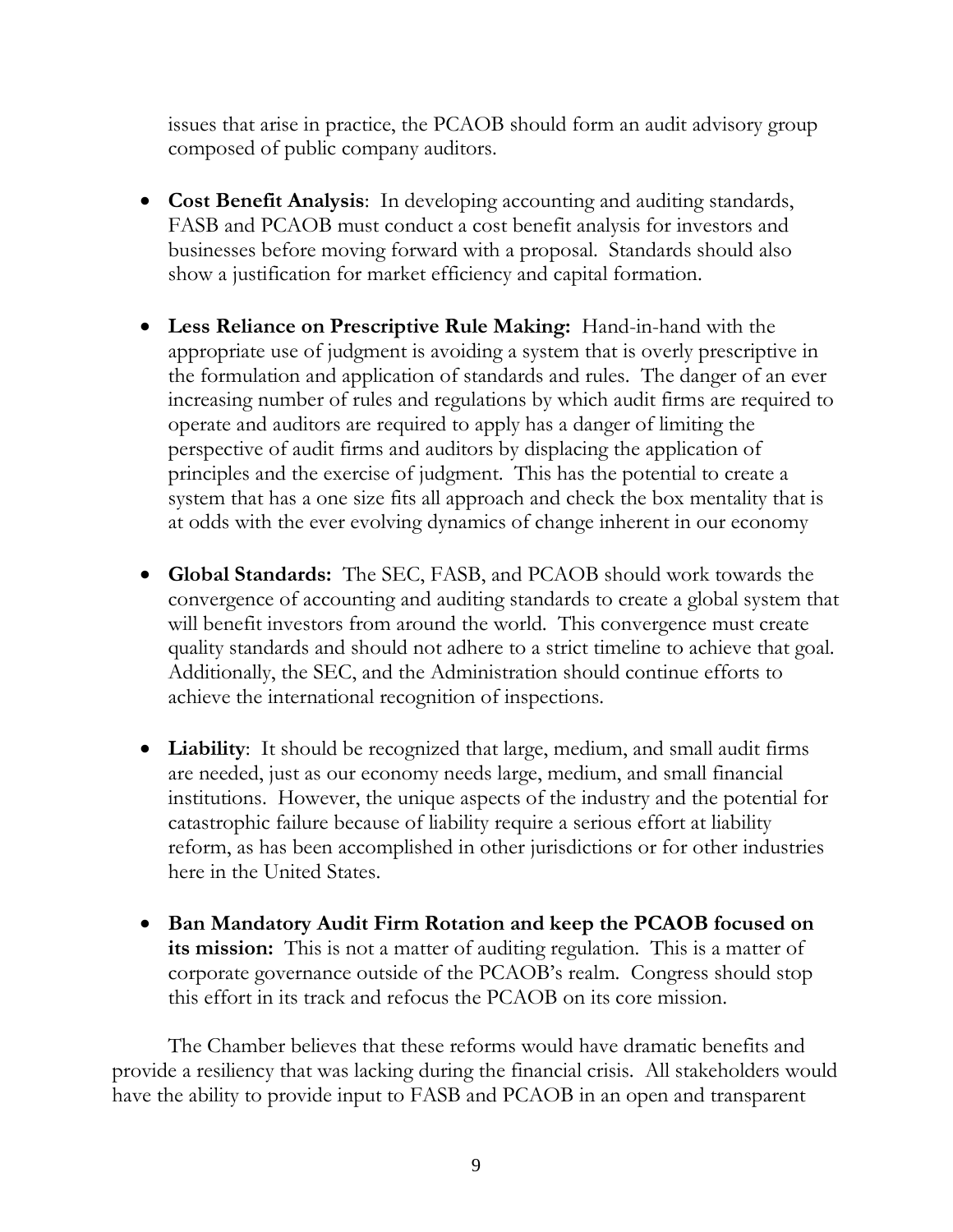manner. Standards would be improved and accounting and auditing would be on the same page. The same would be true of the regulators who, with the standard setters, would have a better feel for the overlap and interplay of seemingly disparate yet interconnected disciplines.

Finally, let me discuss the Chamber's positions on H.R. 3503 (the "Westmoreland Bill") and the draft bill banning mandatory firm rotation ("the Fitzpatrick Bill"). We have serious concerns regarding the Westmoreland bill on public disciplinary proceedings. First, the current system is one commonly used for regulatory proceedings—it is the same system that the Federal Elections Commission uses for alleged campaign finance violations. Second, these proceedings affect the auditor and the company. Inappropriate disclosures regarding disciplinary proceedings will impact the equity value of a company, harming shareholder value for investors and a business's capital base. We believe in strong even-handed enforcement and would like to have further discussions with Congress to achieve this goal.

The Chamber supports independent standard setting, however we believe that recent proposals on mandatory firm rotation, audit committee communications and proposals on an auditor discussion and analysis and executive compensation clearly are outside the bounds of audit regulation and entering corporate governance as discussed before. The Fitzpatrick bill reaffirms the line of demarcation, as established in Sarbanes-Oxley, that the PCAOB's jurisdiction is limited to that of an audit regulator, while corporate governance and executive compensation reside with the SEC or state corporate law.

Auditors would be empowered to use their best judgment to impose integrity and accountability into the system. Global standards and cross-border cooperation will increase the ability of investors to understand a global marketplace, and for regulators to better provide for safety and soundness.

\*\*\*

If we want to have transparent financial disclosures, the regulators and standard setters need to be transparent themselves. They need to focus on disclosures that are relevant and rational, and useful to investors, including business. The Chamber urges you to:

• Mandate more rational and efficient procedures at the standard setting bodies with a particular emphasis on improving their transparency and accountability;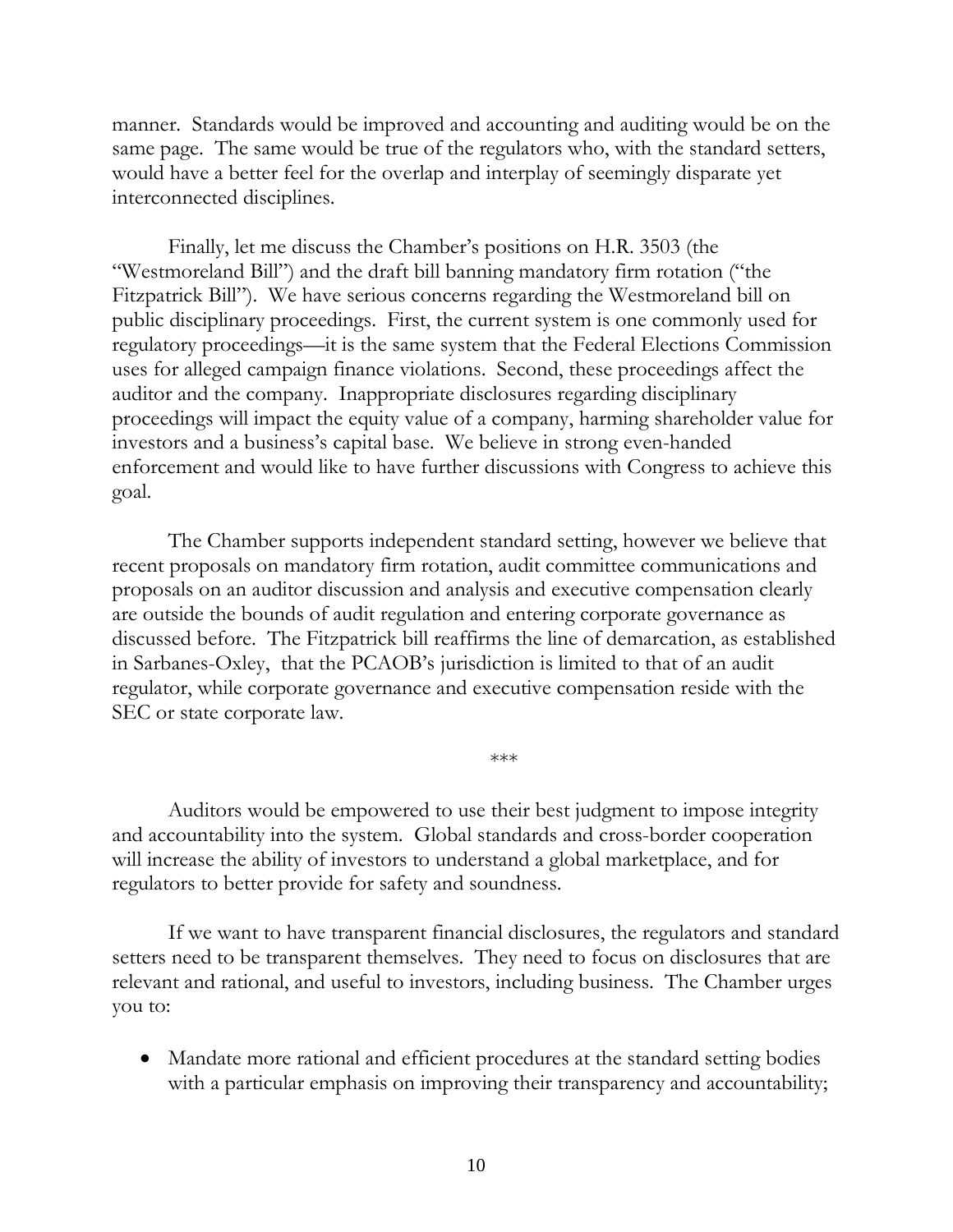- Keep these entities focused on their narrow, but important roles. Do not permit them to become overlapping and redundant bureaucracies that perpetuate a bloated administrative state that stifles the creative energies of its citizenry with excessive red tape;
- Empowering the stakeholders of these entities by ensuring they can engage in meaningful dialogue and get reasoned analysis to support new accounting and auditing standards;
- Address the ominous and growing liability issues that threaten the depth of our auditing and accounting professions.

All of these reforms are critical next steps to aligning financial reporting policy with America's economic prosperity in the 21<sup>st</sup> century economy.

As you move forward to make these reforms, recognize that the purpose of the financial reporting system is not to eliminate all risk from economic endeavors. Risk is inherent in our free enterprise system. It is a necessary element for innovation and the growth opportunities our economy needs to thrive. While we can try to strengthen the system, we must recognize that rational and enforceable financial reporting policies are designed to help stakeholders evaluate risks through the many different perspectives they may have of it. Such a system properly conceived as a means to an end and not as an end in itself will help spur long-term economic growth and job creation, and the Chamber is willing to work with any and all parties to make that a reality.

I will be happy to take any questions that you may have.